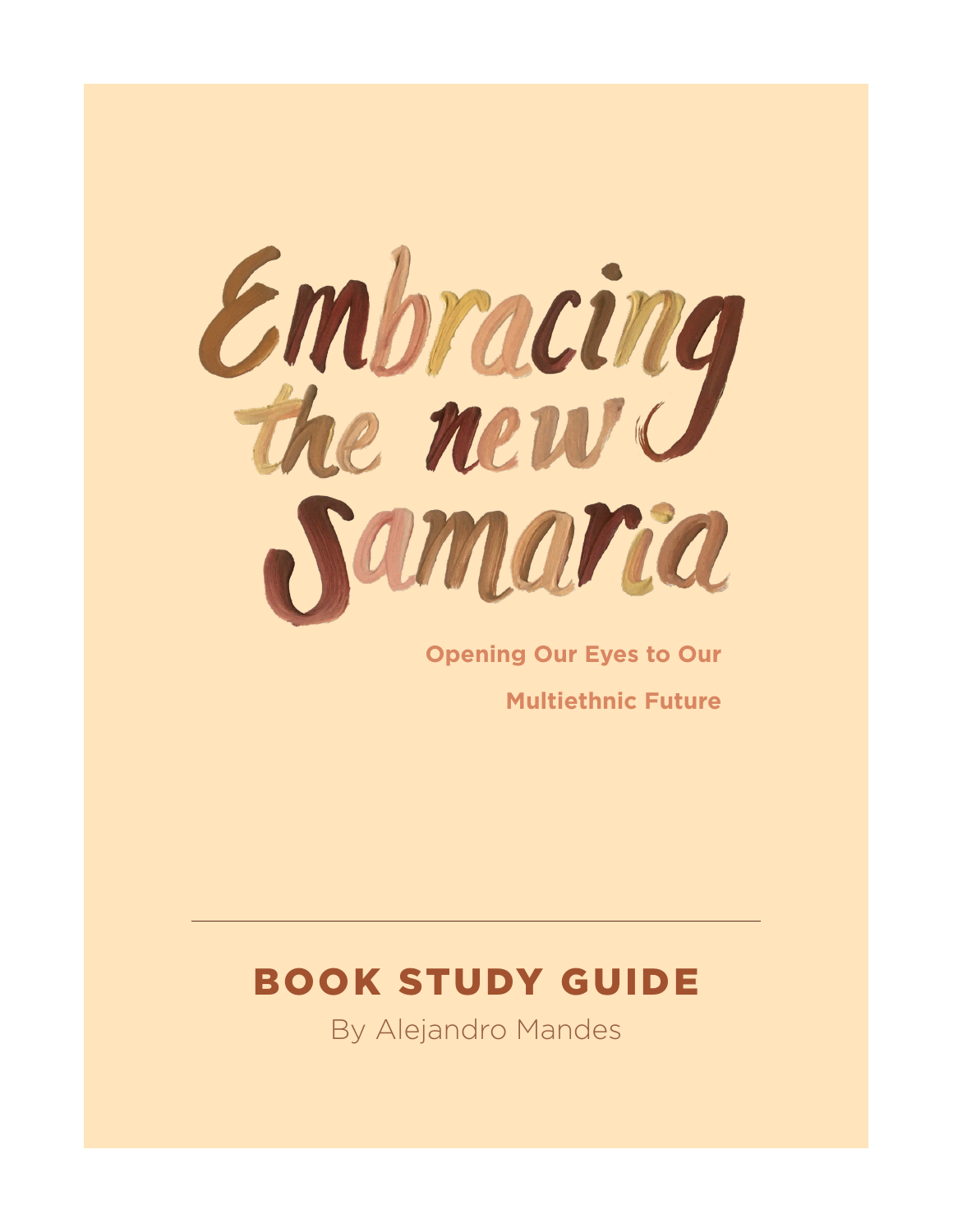## WEEK 1 Why this book, and why today?

Thank you for taking the time to gather together and discuss my book, *Embracing the New Samaria*. My hope is that over the next five weeks, this study guide will help lead you through a self-reflection and group discussion that will further open your eyes to the church's multiethnic future. I want Christian leaders to learn to *see, love, reach,* and ultimately *be* the New Samaria in a way that brings true transformation to our churches and communities. Please read this excerpt from the book's introduction as a refresher on why I wrote the book and who it is for.

"Martin Luther King Jr. had a dream—one that he so eloquently delivered on August 28, 1963: a hope for freedom, equality, and justice in the United States. Almost sixty years later, I also have a dream—my *sueño* that I will spend my life's work trying to achieve. My *sueño* is to someday see all people living together in unity here on earth as it is in heaven.

Two biblical passages ground my dream in prophetic reality. One is the vision of all people around the throne of God described in Revelation 7. It reads:

*After these things I looked, and behold, a great multitude which no one could number, of all nations, tribes, peoples, and tongues, standing before the throne and before the Lamb, clothed*  with white robes, with palm branches in their hands, and crying out with a loud voice, saying, *"Salvation belongs to our God who sits on the throne, and to the Lamb!"* Revelation 7:9-10

This is a prophetic view of what the Kingdom of God will be like—with all nations, tribes, peoples, and tongues worshiping God together around his throne. What a heavenly vision! The other biblical passage that grips me is from Matthew 6, when Jesus teaches his disciples how to pray. He gave us these words:

*Our Father in heaven, Hallowed be Your name. Your kingdom come. Your will be done On earth as it is in heaven.* 

#### Matthew 6:9-10

When we pray those words, we are asking God to help us live out his heavenly vision now— alongside people of all nations, tribes, and tongues—not just when we die and join him in his presence, but here on earth, today.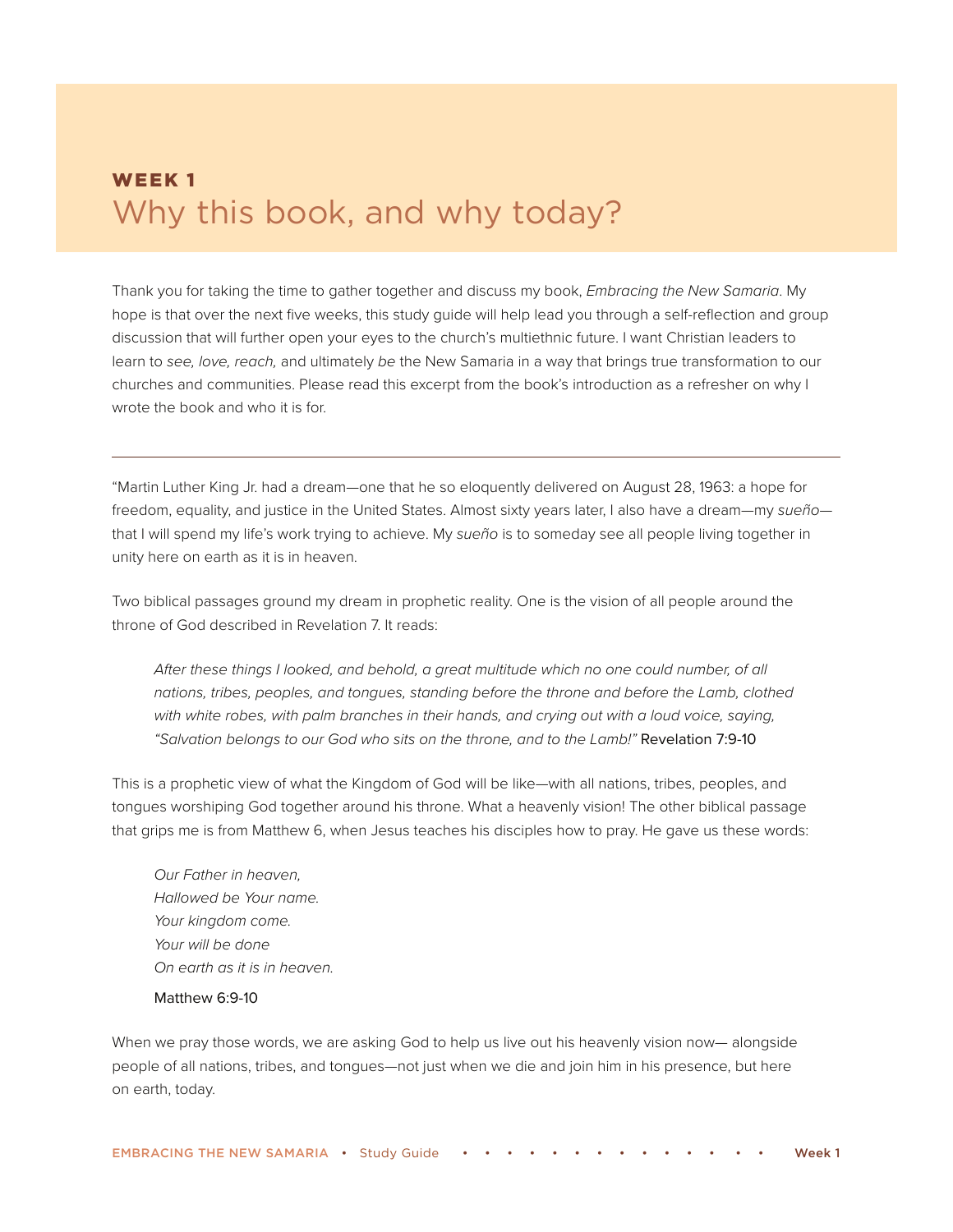#### How We've Missed the Mark

Disappointingly, some of our churches and ministries do not reflect the earthly prayer that God prophetically laid out for us in the Scriptures. When we envision "making disciples" in our local contexts, we tend to think about reaching people who are just like us, and our churches tend to reflect that reality. In the United States, 86% of Protestant congregations are made up of one predominant racial group, making Sunday mornings one of the most segregated times of the week. Even more telling is that 53% of churchgoers think their church is diverse enough.<sup>1</sup>

It is painfully obvious that we have failed to see, love, and reach our neighbors who are different than us. Furthermore, many of us have made peace with tepid obedience, believing that this is as good as it can get. Some of us compensate for such saltless obedience with manufactured panache, "excellence," bling, and beautiful branding, but the fact remains that a mediocre approach to disciple making is not getting us to the Kingdom vision of Revelation 7. It is killing us. We miss the true transformation that awaits us. Let God be God! We can't out wow God!

Brothers and sister. I do not believe that God called us to do something that can't be done. I do believe we can have heaven on earth. I am not speaking of a future dispensation. My hope and dream is that we fully realize the Lord's visionary prayer now. What we see now in the form of national, ethnic and immigrant tensions do not have to define our future. It doesn't have to be that way.

In this book I will have fun exploring the fictitious life of Ebenezer Scrooge who lived a dreary life of selfishness. Three ghosts assist him to see how he has lived a wasted life of selfishness. The final ghost, the ghost of Christmas future ends by showing Scrooge the results of his selfish lonely life. Scrooge now fulling grasping the missed opportunity of doing good to his fellow man asks the third ghost if the things that were shown to him the things that must be or might be if unrepented. That is where Scrooge wakes up from his night.

Dear ones, it is not too late for us to live transformed lives. I call for us to walk the walk of God with our eyes wide open. Mankind is our business! The Holy Spirit will give us the power. May my call to the GC3 (Great Commandment, Great Commission and Great Community) be as effective as Ebenezer's three spirits in rousing us to see that we should life every day doing good to all mankind! Maranatha!

#### Who This Book Is For

I wrote this book to help my evangelical<sup>2</sup> family—specifically those who are part of the majority culture—to transcend the status quo by loving and reaching their neighbors in the margins, as God has called us to do.

Some might read the term majority culture and wonder why I'm not just using the term white, since in the United States generally this is true. But I grew up in Laredo, Texas, a city that is majority Hispanic, so even though I am an ethnic minority in the United States, I grew up in the majority culture for my local context. And even there, in a border town that exists in the margins of American society, I've witnessed vulnerable people of various ethnicities experiencing marginalization at the hands of their own ethnic groups. So depending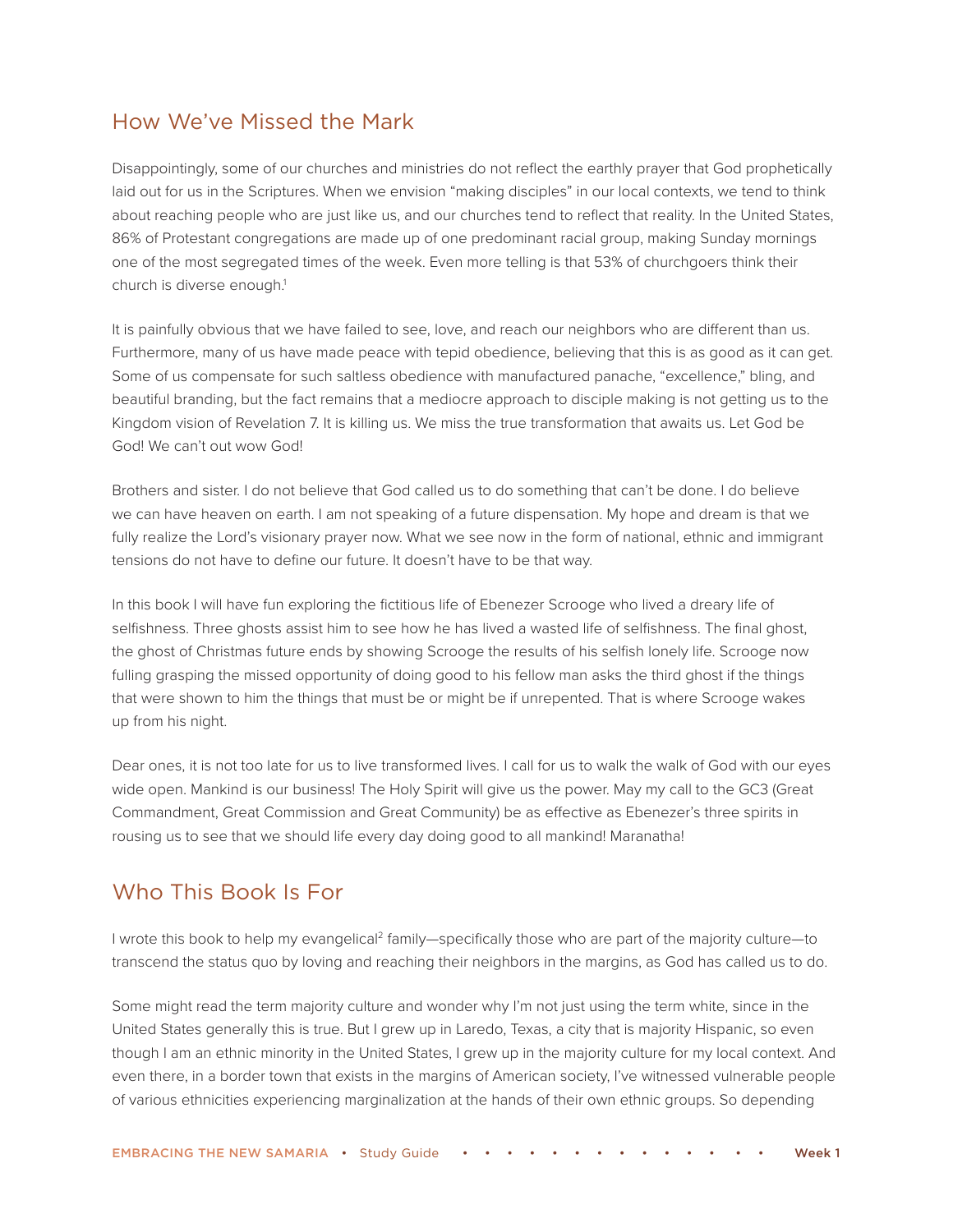on where you live, the majority culture may or may not be white—but one thing is for sure: our sinful natures make us all capable of judging people unworthy, and excluding or ignoring them as a consequence.

Some of you may have picked up this book because you sense that the church needs to change, but you are unsure where to start. Others may already be taking steps outside of your comfort zone but want to know how to take it to the next level. Then, of course, some readers may be further along in the journey and interested in hearing a new perspective. I am incredibly grateful for the Christians who have worked hard to embody biblical justice, racial reconciliation, and the diversity of God's Kingdom here on earth. They are wonderful examples for us all—but there is never an end point. We all have work to do, and the purpose of this book is to be a brotherly prophetic call for us all to open our eyes, acknowledge the divine opportunity that is in front of us, and start taking steps toward the dream. I hope that my perspective as a bicultural (Mexican and American) person who has lived and worked in both majority-culture and marginal spaces will help guide us through the challenges and opportunities we face as a multiethnic body of Christ.

How did we get to the point of ignoring disciple making in the margins? I believe some of us have been so focused on either the great commission (spreading the Good News to the ends of the earth) or the great commandment (loving your neighbor as yourself) that we have failed to see the inextricable connection between the two, which when lived out together result in a great transformed community of believers. I call this the GC3:

#### **THE GREAT COMMISSION AND GREAT COMMANDMENT BUILD GREAT COMMUNITY**

Many Christian churches and parachurches have given more emphasis to either the love mandate or the disciple-making mandate, so that energy spent on one seems to take away from the other. Few have been good at holding both in a healthy tension. You can find lots of books on disciple making and church planting, and you can find lots of books on justice and compassion, but you won't find many books that systematically and intentionally join those two great themes together. These four ideas are connected, however: Love/ justice and disciple making/church planting combine to bring transformation in our communities. This is the essence of the GC3, which I will share more about in chapter 7 and refer to throughout the book.

When I see the ministry of Jesus, I see people being discipled and matters of compassion and justice being addressed fluidly. I don't see Jesus wearing his justice hat one day and his disciplemaker hat the next. I see transformation at all levels. If we want a great community—a transformed church helping to transform the surrounding community who are not yet Christ followers—we must commit ourselves to both the great commission and the great commandment."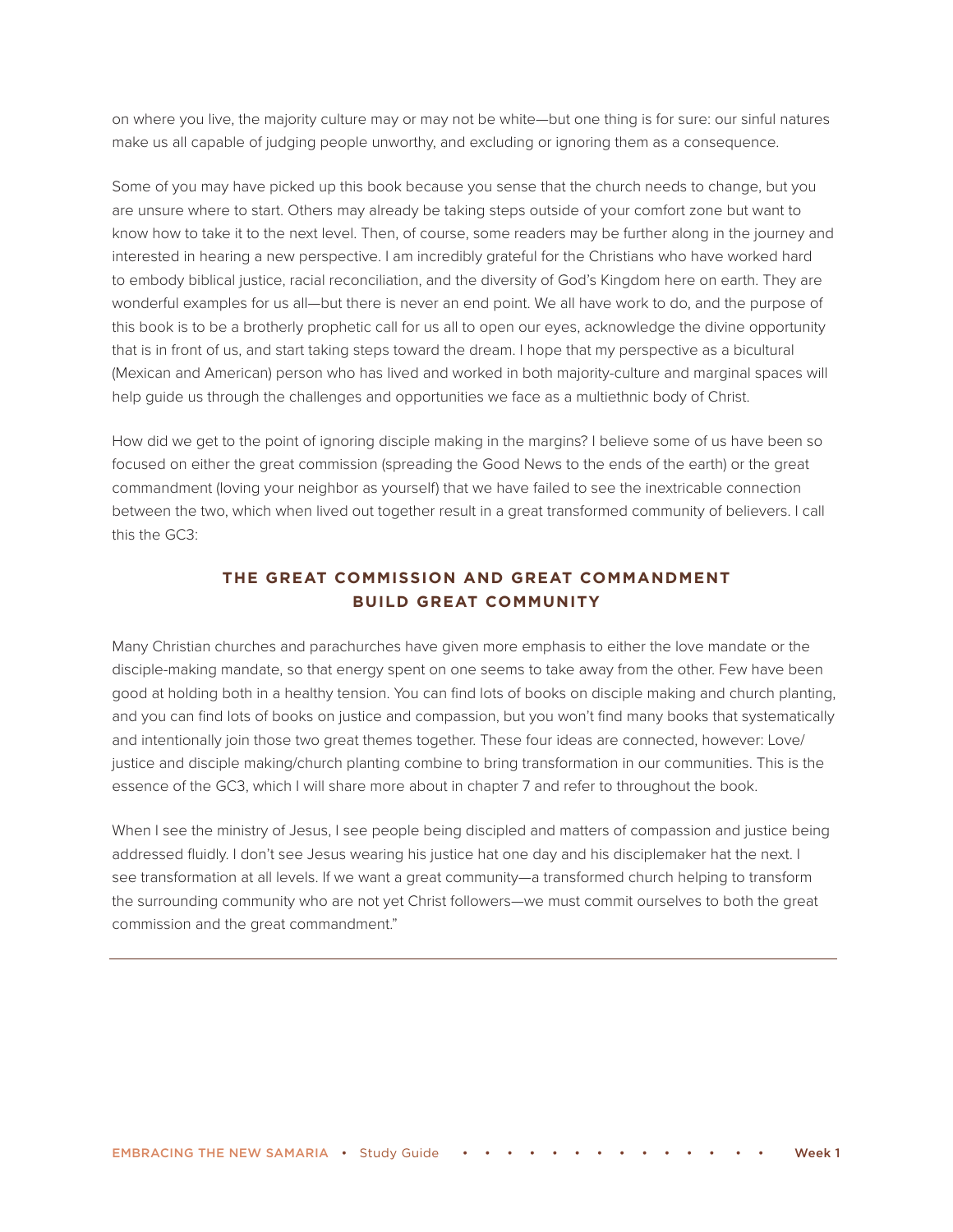Even as I am writing this study guide, hundreds of thousands of people are being flown from other countries to the United States. These people, who have been friends of America, are soon to become Americans alongside us. While some consider this is a coincidence, I considerate this movement of people to be a work of God. The United States is nearing a tipping point in our demographic shift, where there will no longer be a majority culture. The evangelical church must be ready to adapt. God has a purpose—for all people to know Him.

#### Read Acts 17:16-33

We read what happened when Paul walked through Athens, through the marketplace, and through the Acropolis where business was conducted. Paul observed the people and did some street evangelism. While at work he invited the philosophers to have a more private conversation without all the distractions of the people. The conversation the next day was a few yards away at the Areopagus, also know as Mars Hill. It is a rough and uneven hill, a good place to get away from the crowds.

#### Now focus on Acts 17:26-27:

*"And He has made from one blood every nation of men to dwell on all the face of the earth, and has determined their preappointed times and the boundaries of their dwellings, so that they should seek*  the Lord, in the hope that they might grope for Him and find Him, though He is not far from each one *of us."* Acts 17:26-27 (NKJV)

I stood on the very spot where Paul spoke these words in the Athens at the Areopagus. In those days he was surrounded by philosophers within plan view of the famous Acropolis, known for its many columns.

Discuss as a group what Paul is saying:

- 1. What does the phrase "one blood" mean? Why is that relevant?
- 2. What does "preappointed times and boundaries" mean?
- 3. What is God's purpose for moving people over times and boundaries? (verse 27)
- 4. Many Christians believe that the "Rule of Law" (Roman's 13) is the standard; however, God (and God alone) has always had the last word on all human laws. I do not believe in "open borders"; nevertheless, God still can do as He has preappointed.
	- Dialogue about this conundrum. How have God's people navigated this in past times?
	- This is a deep dive question. There is not a clear answer.
	- Consider the EFCA's work with Immigrant Hope www.immigranthope.org
- 5. Can we believe both?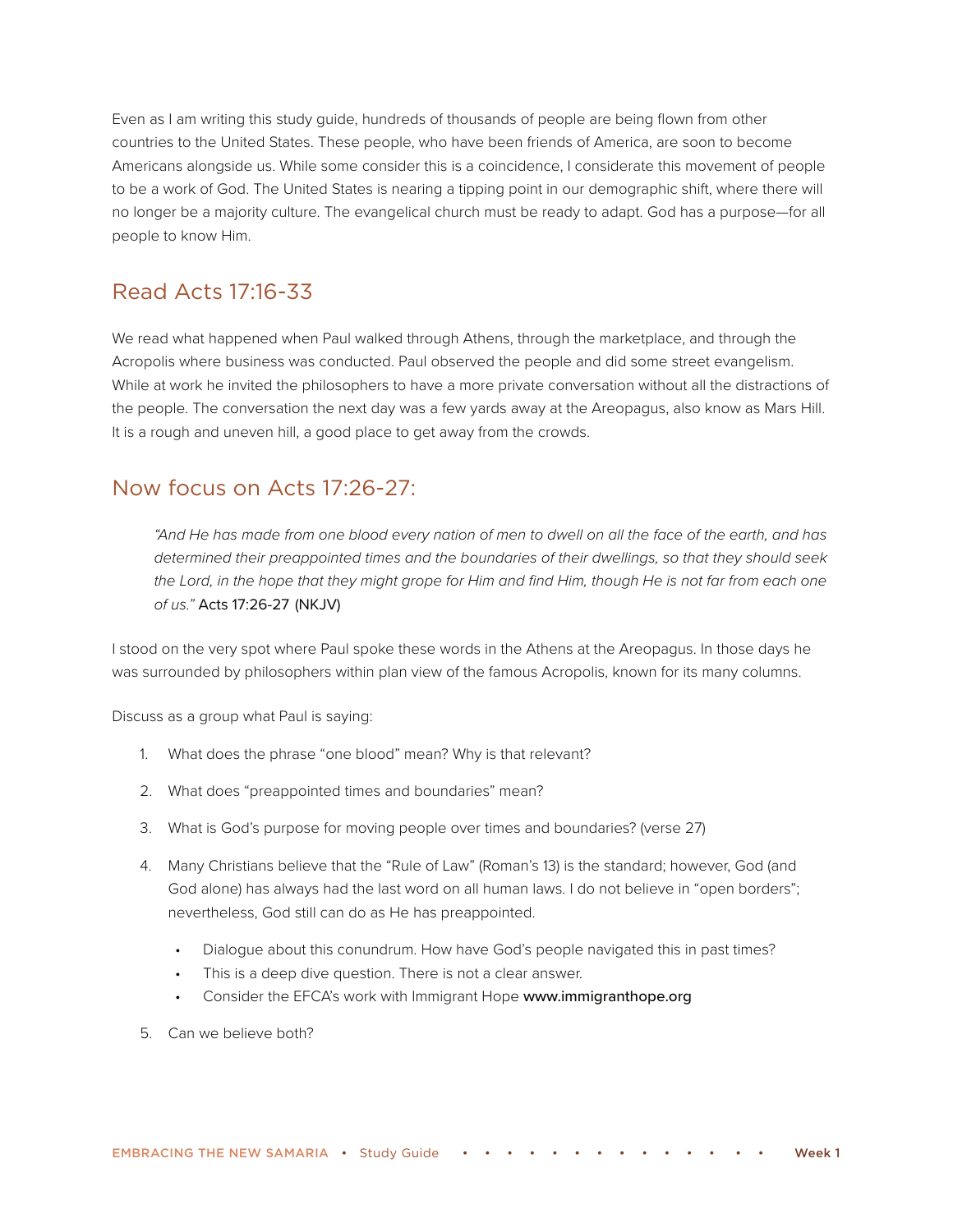Consider the next three statements that help you understand where the EFCA is coming from in its mission:

- The EFCA mission statement.
	- ∙ The EFCA exists to glorify God by multiplying transformational churches among all people.
	- ∙ Watch the video https://helps.efca.org/resources/we-are-the-efca
	- ∙ Where does the phrase "all people" come from? (Read Matthew 28:19-20)
- Read the EFCA Distinctives: https://credentialing.ministries.efca.org/distinctives
- Read the EFCA Statement of Faith paying close attention to article 3, 7, and 8: https://www.efca.org/sof
- Read my blog on the GC3: https://go.efca.org/blog/all-people/gc3-great-commandment-great-commission-great-community

If you have any questions before diving in to next week's study, contact me at alex.mandes@efca.org.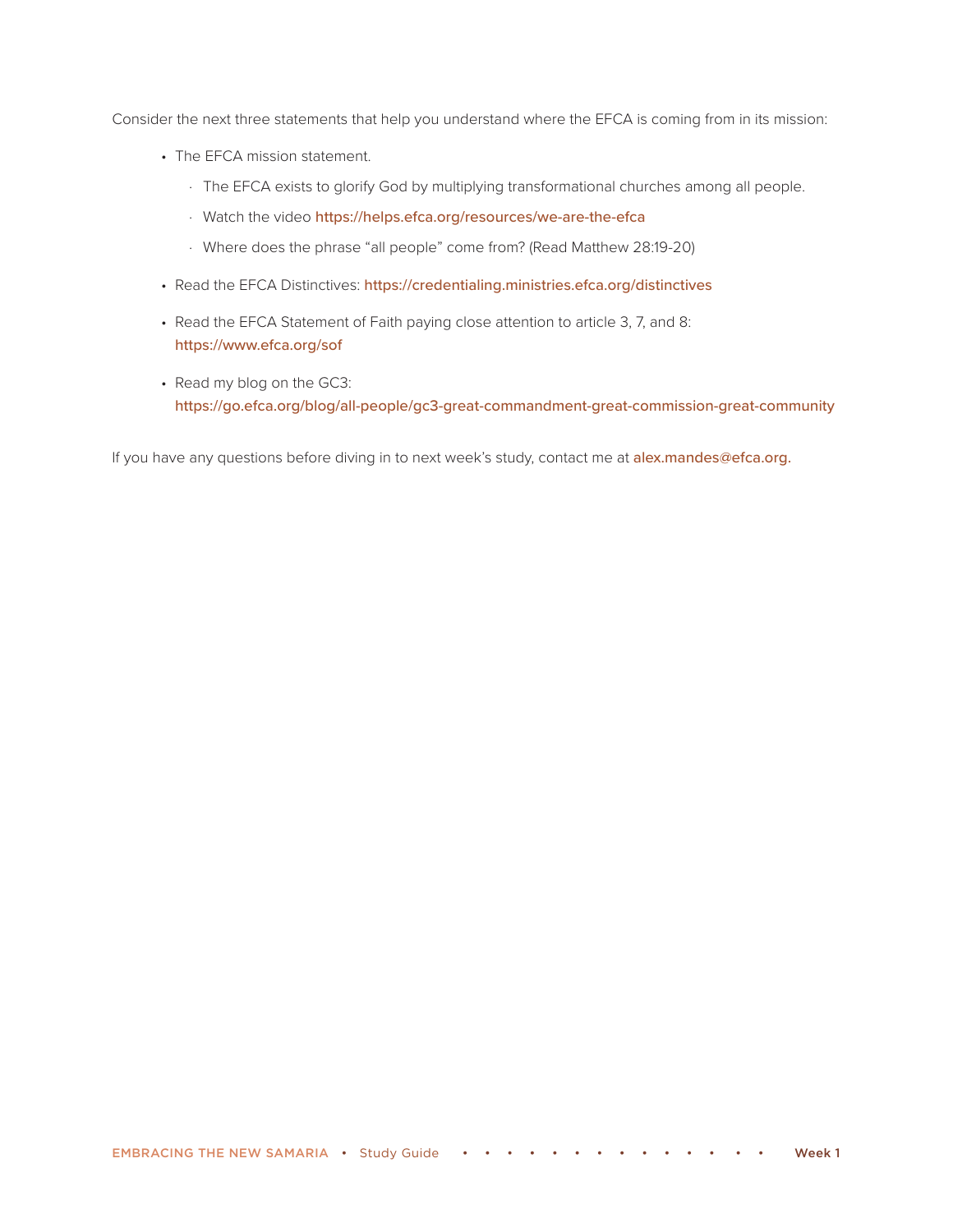## WEEK 2 See the New Samaria

This book is divided into four logical parts: See Samaria, Love Samaria, Reach Samaria, and Be Samaria. We start with seeing because once we see people the way Jesus sees them, we want to reach them for Jesus. Once we reach them, just about anything can happen—the greatest possibility is that we would be a body that seeks to be one in Christ. My greatest hope is that we live out unity as the body of the Church, as we are admonished by Paul in the book of Ephesians.

*"As a prisoner for the Lord, then, I urge you to live a life worthy of the calling you have received. Be completely humble and gentle; be patient, bearing with one another in love. Make every effort*  to keep the unity of the Spirit through the bond of peace. There is one body and one Spirit, just as *you were called to one hope when you were called; one Lord, one faith, one baptism; one God and Father of all, who is over all and through all and in all."* Ephesians 4:1-6 (NIV)

#### **CHAPTER 1: Recalibrating Our Vision**

It starts with the eye. In John 4:35-36 Jesus admonished the disciples to "open your eyes and look on the harvest." Read the whole story of the woman at the well, which begins at the beginning of John 4.



Spend some time thinking:

What did Jesus see in the Samaritan woman that the disciples did not see? Are there any groups of people that we do not see or choose not to see?

Think about the example of Scrooge on page 17-18. What was his reaction to the person soliciting help for the poor? Discuss the reasons why Scrooge reacted the way he did (political, economic, sociological, and inconvenience).

Explore his rationales. Stretch your imagination. Are there no mission/governmental or parachurch organizations that are helping the poor?

Does any of the rest of Scrooge's story evoke any thoughts?

While we may not have a solution to the problem of poverty, that does not mean we should turn our eye from the poor and vulnerable, as Scrooge did. We still must see everyone, no matter our differences in appearance, documentation status, ethnicity, culture, or socioeconomic status. Genesis 1:26-27 explicitly tells us that all human beings are made in the image of God.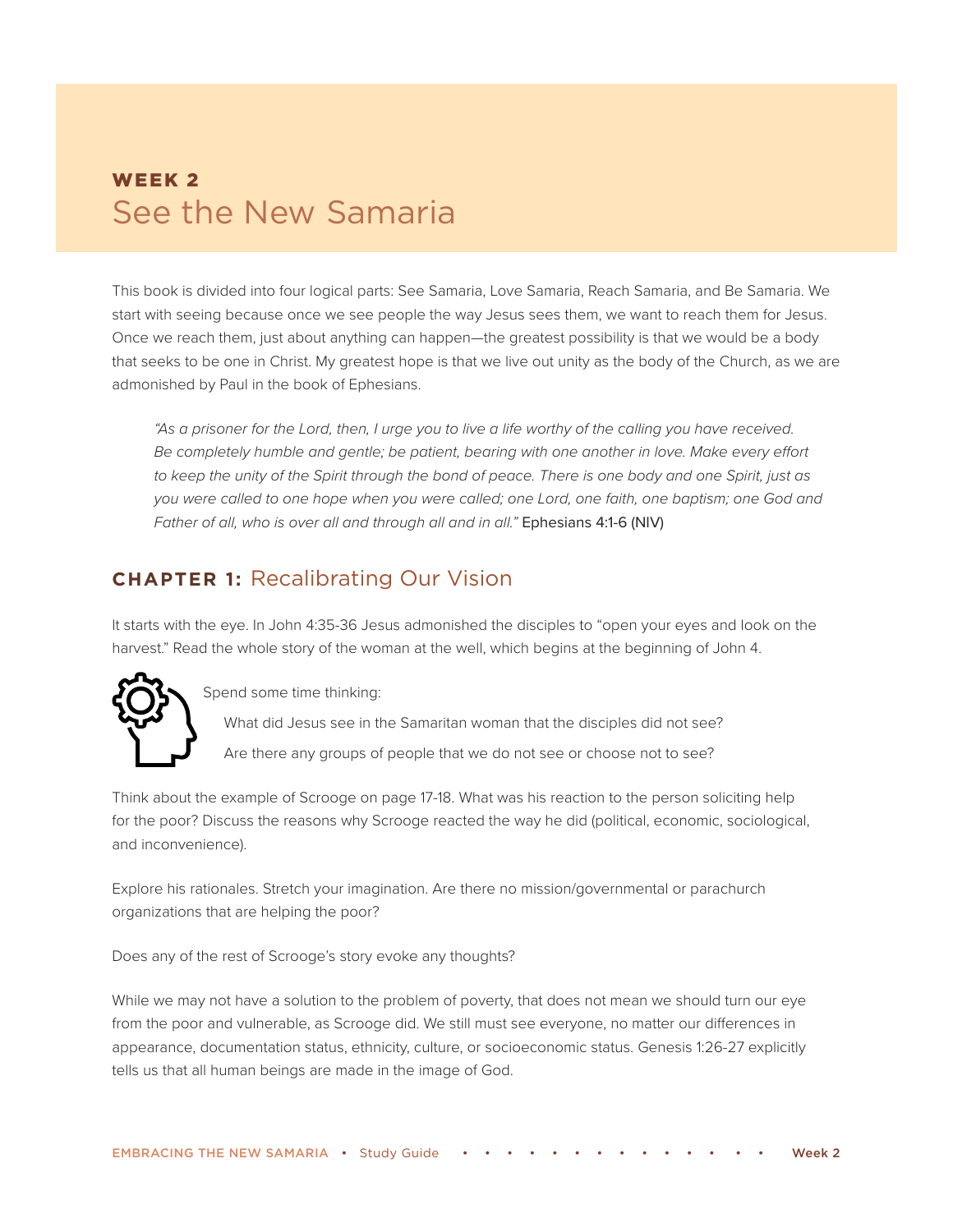There were theological, sociological, and cultural reasons why the disciples couldn't see the Samaritans the same way Jesus saw them. The Jewish people and Samaritans had a long history that caused them to hate one another. So what did Jesus mean when He said, "Open your eyes and see?" What did the disciples have to unlearn in order to make this happen?

### **CHAPTER 2:** The Demographic Tipping Point

Chapter two chronicles the undeniable demographic changes happening in the United States. Before the next group meeting, spend thirty minutes looking at two things:

- 1. Google "Demographic tipping point"
- 2. On the internet look up the ethnic diversity of several of the public schools around you.

Share with the rest of the group your findings. Are there any surprises?

How do you feel when you hear statistics about the changing demographics of our country? What are your honest thoughts about immigrants and the diversity of cultures and languages around you? Have you allowed God's heart toward "strangers" to penetrate your own heart?

Think about your church and those in your area. Do their demographics match your findings?

This is an exploration exercise to make sure we aware of the demographic makeup of our communities. Pay attention to all markers, not simply race or ethnicity. Some areas have little color diversity, but there might be diversity of another kind (e.g., socioeconomic). Ask yourself the question, "Are we reaching our community?" It starts with opening our eyes and seeing who is in our community.

#### **CHAPTER 3:** Justice Revival

What do we do if we don't like what we see? Some of you may be pleasantly surprised. All is not wrong in our churches. Some are doing great things. But if your community is very mono-cultural, stuff the righteous indignation. We are not looking for finger pointers. James 1:20 reads, "…human anger does not produce the righteousness that God desires." We are not here to judge. The Lord will judge His own people (Hebrews 10:30). We do not need revolution by man. What we need is a justice revival.

Read Isaiah 58 in its entirety. Identify who is making each of the statements.



- 1. What are people complaining to God about? What are they expecting Him to do?
- 2. What does God ask them to do instead? Why?
- 3. What does God promise if they do as He commands?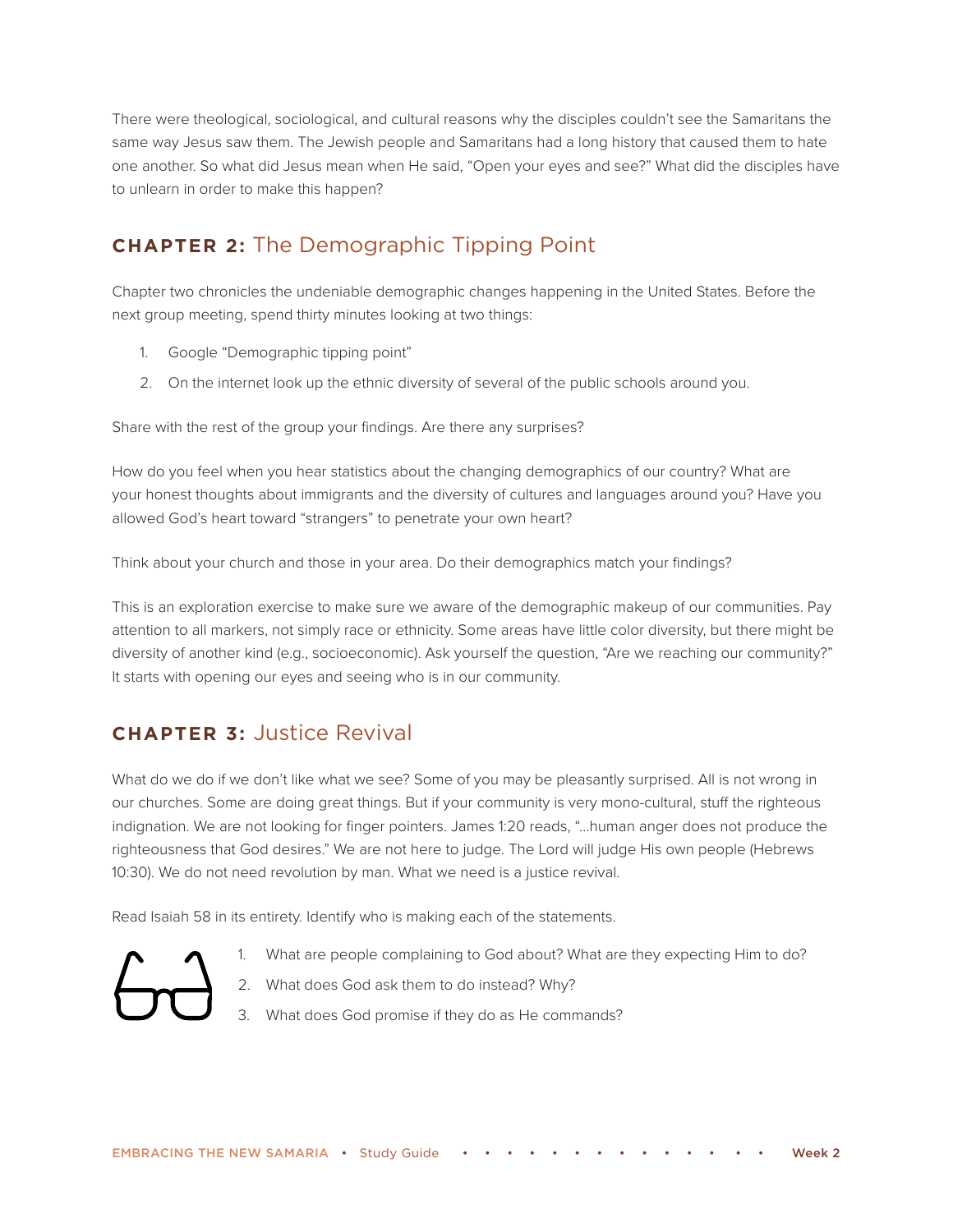What are your thoughts about our country's sins resulting from structural P3 (preference, privilege, and prejudice)? What are some ways in which we might participate or perpetuate this problem without even thinking?

- 1. How will part one of this book change how you see people?
- 2. Consider sharing one area in which Isaiah 58 challenged your view of spirituality.
- 3. What are some ways you or your church could stretch your comfort zone and begin exercising compassion or seeking justice for the marginalized?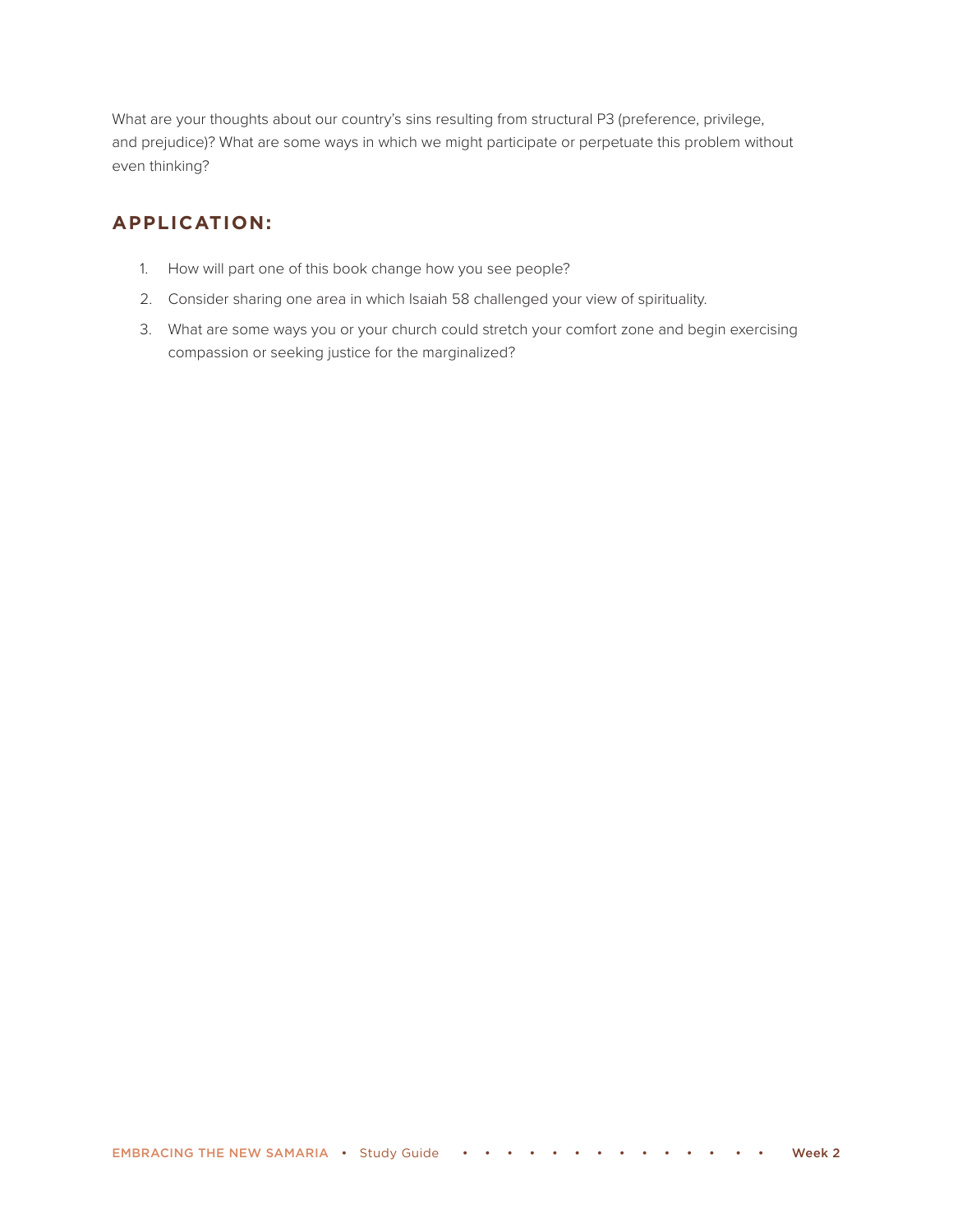### WEEK 3 Love the New Samaria

Once we see what God sees, and we see how He loves the world, there is hope that we can love the same way He loves. What did you think about the story of Shoreline Community Church shared at the beginning of chapter 4? Did it stir anything in your heart?

#### **CHAPTER 4:** Extending Our Vision of God's Kingdom

The Father and the Son are always working together, and we, too, need to join the Father where He is at work. Consider the following passage in John 5:

*"So, because Jesus was doing these things on the Sabbath, the Jewish leaders began to persecute him. In his defense Jesus said to them, 'My Father is always at his work to this very day,*  and I too am working.' For this reason they tried all the more to kill him; not only was he breaking *the Sabbath, but he was even calling God his own Father, making himself equal with God.*

*Jesus gave them this answer: 'Very truly I tell you, the Son can do nothing by himself; he can do only what he sees his Father doing, because whatever the Father does the Son also does. For the Father loves the Son and shows him all he does. Yes, and he will show him even greater works than these, so that you will be amazed.'"* John 5:16-20 (NIV)

Jesus stayed with the disciples in the Samaritan village for two days in order to teach them an important lesson about the deep-seated biases that were impeding their missional vision.



Spend some time thinking:

Were there any ideas passed along in your family that have caused you to (consciously or unconsciously) avoid certain kinds of people?

When was the last time you asked yourself, Where is God at work around me? Have you ever considered our demographic shift and the movement of people around the world as being from God?

Consider the discussion on page 78-79 about contact hypothesis. Look up some stories in the Bible describing moments when Jesus was in contact with Gentiles. Why are those stories important?

Share with the group your favorite story of Jesus interacting with Gentiles.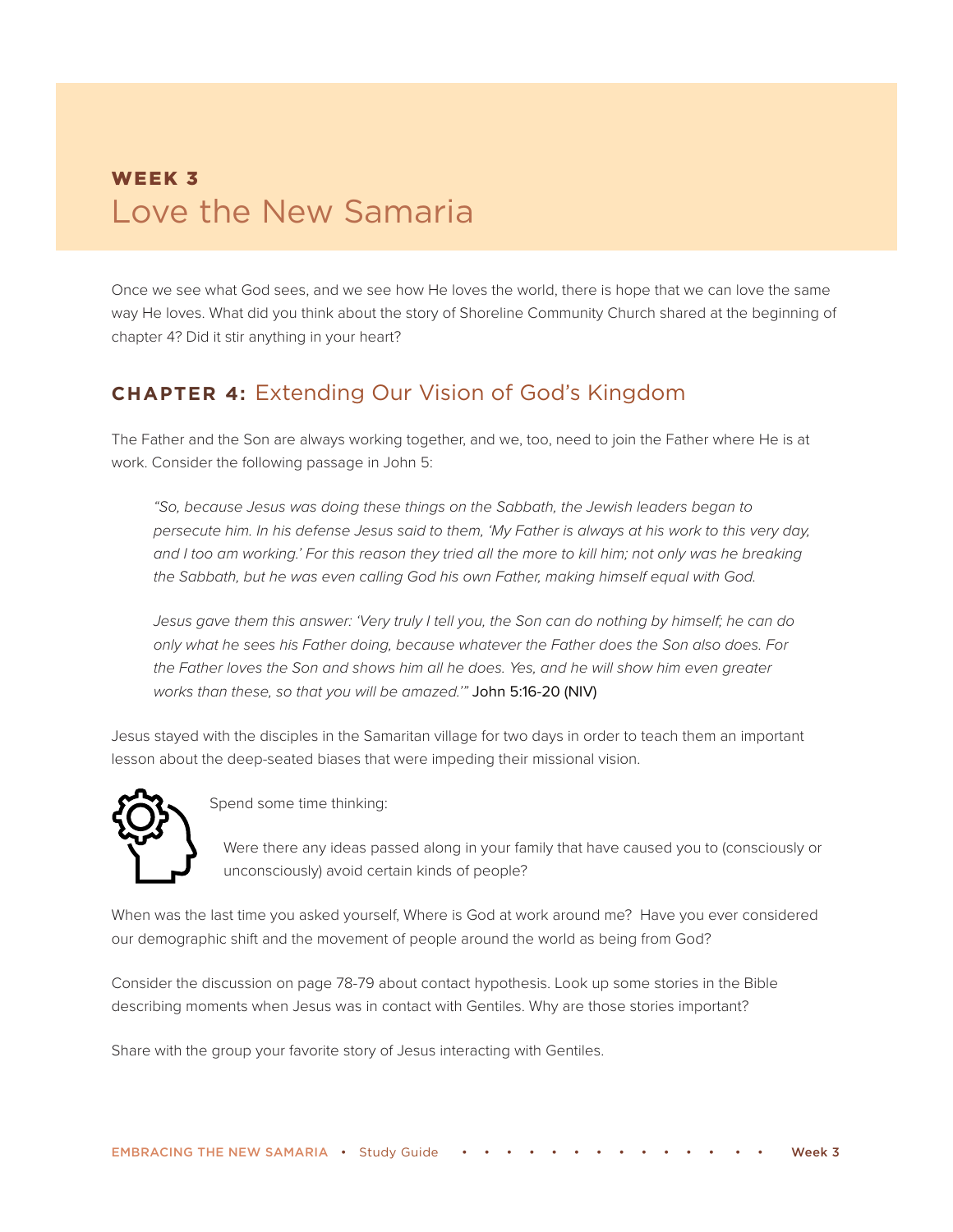We must not forget that God is always at work in the margins. It is not our job to swoop in and "save" anyone, but if we join in on His work, we will be transformed. We must learn to truly love all people enough in order to want to seek their good.

Spend a few minutes discussing the parody of Jesse and the Man at Walmart. What was your reaction to the story upon first reading it?

ASSIGNMENT: Ask a person who is different than you (ethnically, racially, socioeconomically) to a meal and listen to them. Ask them about their family. Ask them about their view of life. If you don't want to weird them out, tell them that you are trying to make sense of the cultural climate in America today. They will appreciate that and will be even more willing to share and ask you questions. LISTEN.

#### **CHAPTER 5:** Appreciating the Beauty of Other Cultures

Consider your own ethnic or cultural background. Even if you are a white American who is generations removed from an immigration experience, you still have a culture! What ideals, values, and traditions does your family celebrate? Now think about other cultures you have been around (could be other ethnicities, socioeconomic backgrounds or generations). What do you find beautiful about other cultures? Share with your group.

Reflect on this hymn about ethnic diversity and unity, written by John Oxenham, 1852–1941.

*In Christ there is no east or west, In him no south or north, But one great fellowship of love Throughout the whole wide earth.*

*In him shall true hearts everywhere Their high communion find, His service is the golden cord Close-binding humankind.*

*Join hands, united in the faith, Whate'er your race may be! Who serves my Father as a son Is surely kin to me.*

*In Christ now meet both east and west, In him meet south and north, All Christ-like souls are one in him, Throughout the whole wide earth.*

Discuss among yourselves the implications of this hymn for multiethnic ministry.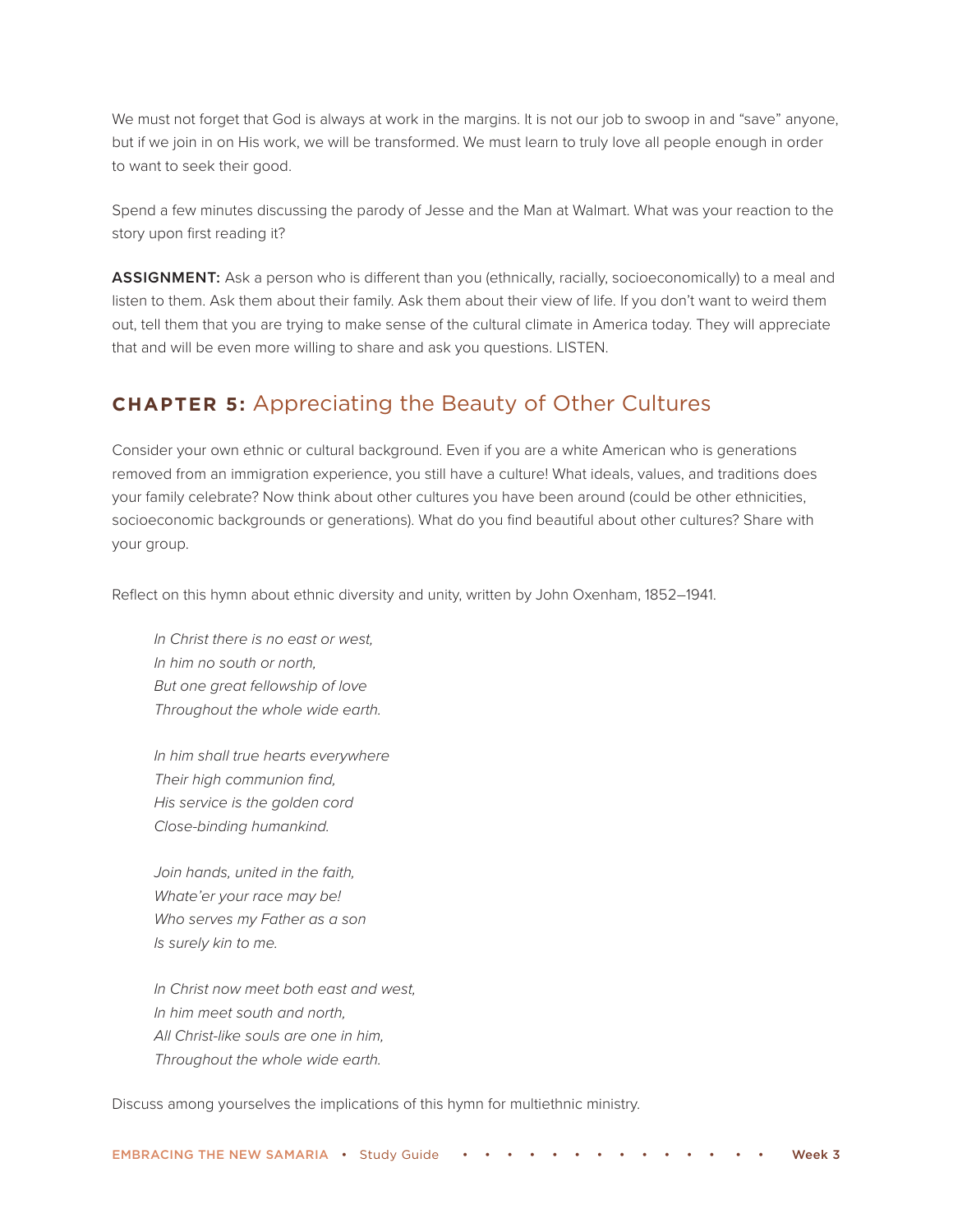**ASSIGNMENT:** Pick one of the following books by an author of color to read. Once you've had a chance to read it, bring your thoughts back to the group.

- 1. Tony Evens: Oneness Embraced
- 2. Orlando Crespo: Latino Identity in Christ
- 3. Brenda Salter McNeil: Roadmap to Reconciliation
- 4. John Perkins: One Blood

#### **CHAPTER 6:** Entering into the Pain of the Marginalized

Consider 1 Corinthians 12:26 – "If one part of the body suffers, every part suffers with it."

Assignment for group: Watch the movie *Same Kind of Different as Me.*



Some may be too quick think it is another story of majority culture saving minority culture. But who ends up saving who? How and why? What does Dallas teach his friend about real relationships? How does Ron approach the relationship? What does Dallas mean by "catch and release"?

- 1. As we spend time with different people how does it change how we see them?
- 2. What are the implications for multiethnic church planting?
- 3. How have you become richer as a result of becoming close to a person who is different than you?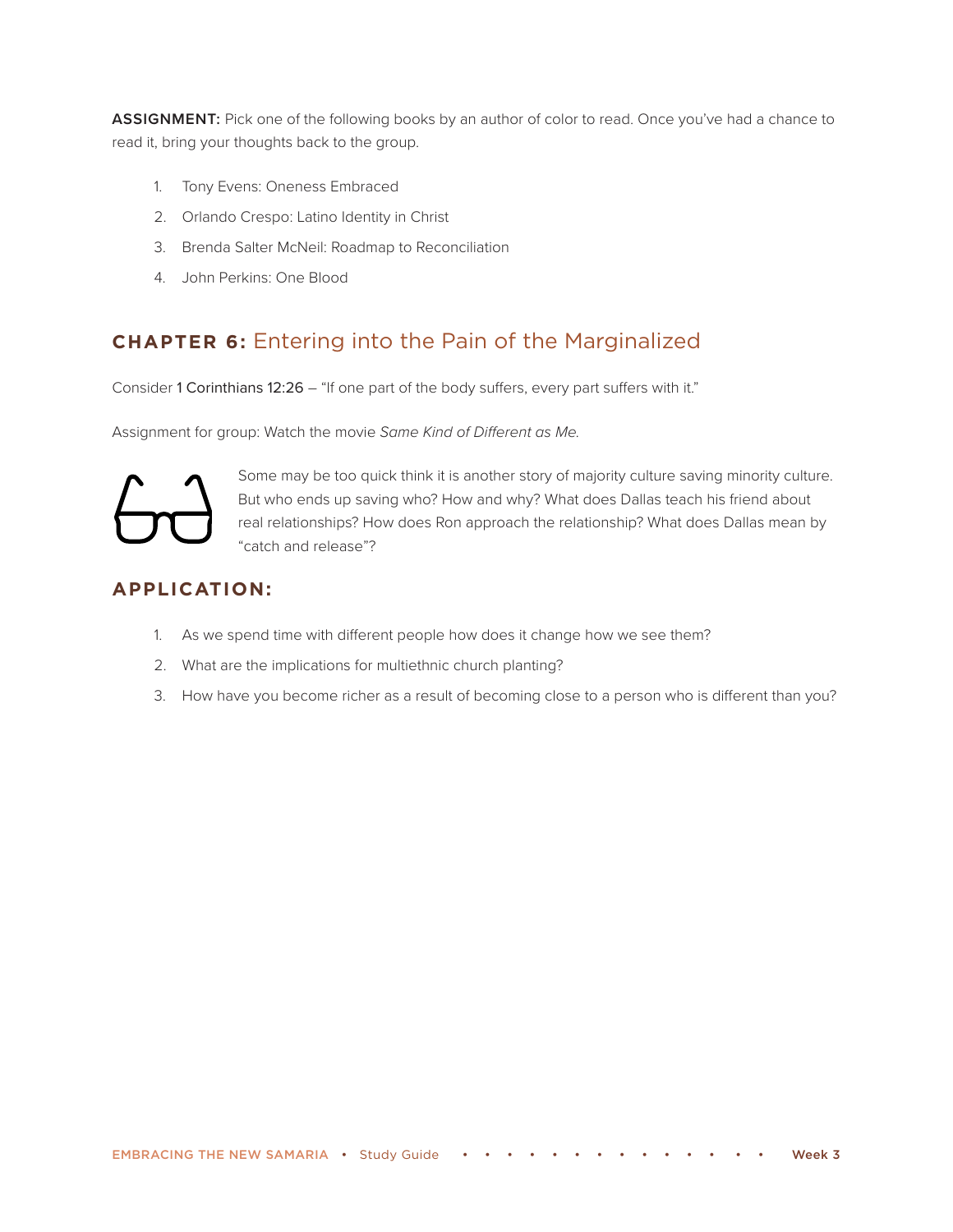### WEEK 4 Reach the New Samaria

*"Therefore, go and make disciples of all nations, baptizing them in the name of the Father and of the Son and of the Holy Spirit, and teaching them to obey everything I have commanded you. And surely, I am with you always, to the very end of the age." Matthew 28:19-20*

**QUESTION:** What is the Great Commission?



A. Make Disciples

B. Make Disciples of all people

C. Make Disciples with the three participles of going/baptizing/teaching

I won't quibble or play games. All of them are true. Answer A has the benefit of branding simplicity. Answer C has the benefit of completeness. Answer B has the benefit of guarding us against making it just about our own people. Some people have challenged me by saying that "all people" is understood, therefore doesn't even need to be stated. I would argue, however, that we need to keep the "all people" top of mind, especially if we seek to intentionally reach our neighbors amidst this undeniable demographic shift. "All people" as in Isaiah 58: "people stuck in bonds of wickedness, people stuck under heavy burdens, people oppressed, people who are hungry, the poor and cast out, the naked."

### **CHAPTER 7:** Strategy Transformation

The mission of the EFCA is "to multiply transformational churches among all people. Our mission is to see changed lives! Discuss the GC3 on page 114. How does it hold us accountable to all of the mandates of God?

If it fair to talk about a "Great Transformed Community?"

What kind of adaptations would this requires of our leaders?

How have you approached the Great Commission and the Great Commandment in your faith journey? Have you leaned into one more than the other? Why?

#### Read 2 Corinthians 2:15 (NIV):

*"For we are to God the pleasing aroma of Christ among those who are being saved and those who are perishing."*

If your church disappeared, would anyone in the community miss you?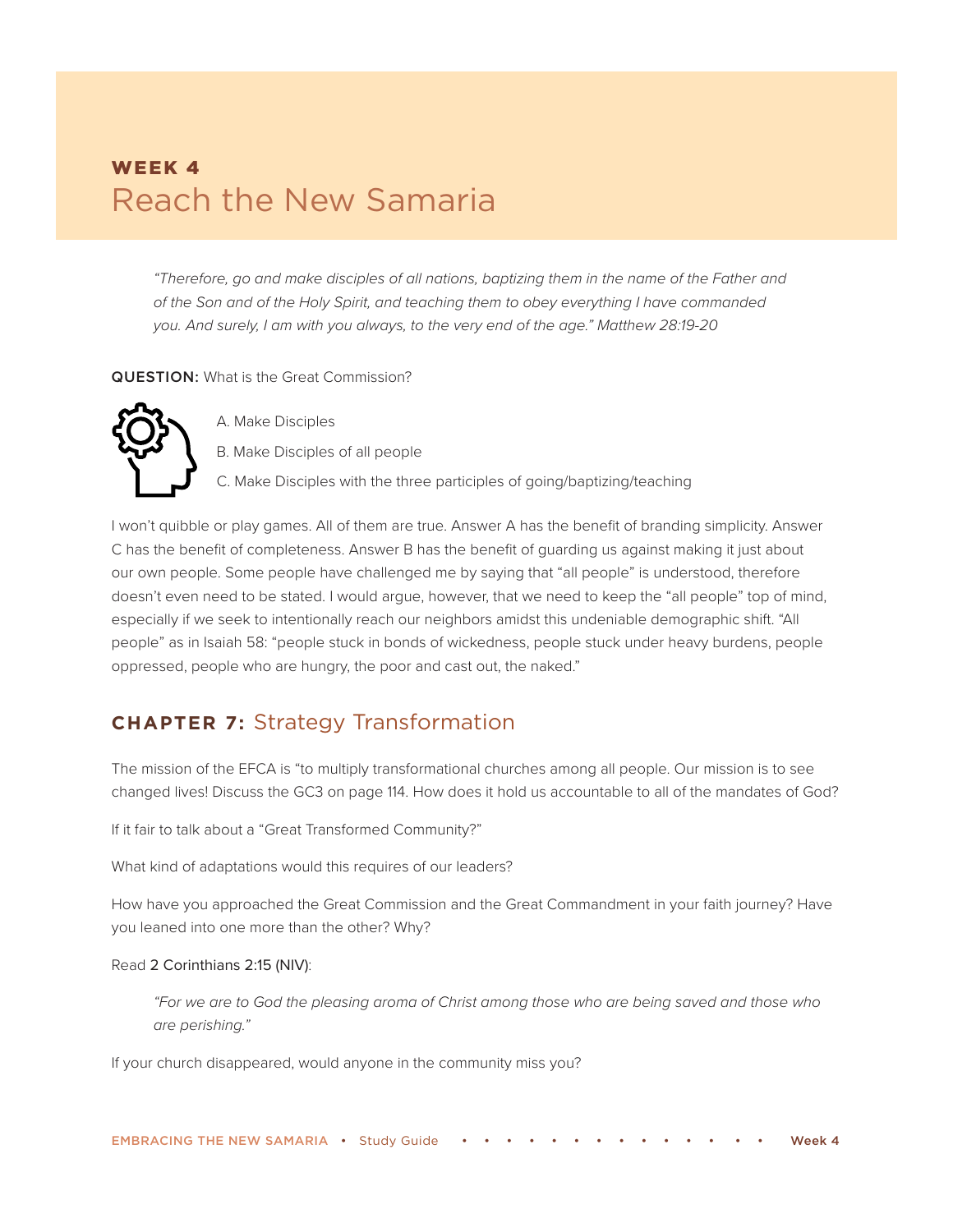#### **CHAPTER 8:** Making Disciples

Consider the following scripture:

*"And the things you have heard me say in the presence of many witnesses entrust to reliable people who will also be qualified to teach others."* 2 Timothy 2:2 (NIV)

Today we have turned everything into making disciples. But what is it? How do we know if we are doing it? Here are some test questions:

- 1. What is a disciple?
- 2. Does your church have a process for making a disciples?
- 3. How effective is it?
- 4. Are you making disciples among all people?

There are many good processes for making disciples. (Look on page 138 for resources.) The important key to remember is that disciple making should be life on life. When you look at Jesus's ministry, He spent lots of time with His disciples. They learned from Jesus because they followed him and watched him closely. Then Jesus expected them to do the same. It takes a disciple to make a disciple.

On page 135, I list seven ways to create a culture of disciple making in your church. Review those principles and discuss which ones stand out or surprise you.

#### **CHAPTER 9:** Equipping Leaders

Group Discussion:

- 1. True/False and why? Everyone can be a disciple, but not everyone can be a ministry leader!
- 2. What is the difference between being a disciple and being a ministry leader?

Does everyone have to go to school to be a ministry leader? Obviously, it would be great, but what are the obstacles that some people face?

What did Jesus and Paul do?



Read the section on page 148: "Adaptive Training for Today's Off-Road Leaders"

What did you learn from some of the examples?

 If you were going to create a disciple making process and leadership training program for the leaders in your church who can't receive formal seminary training, what would you do?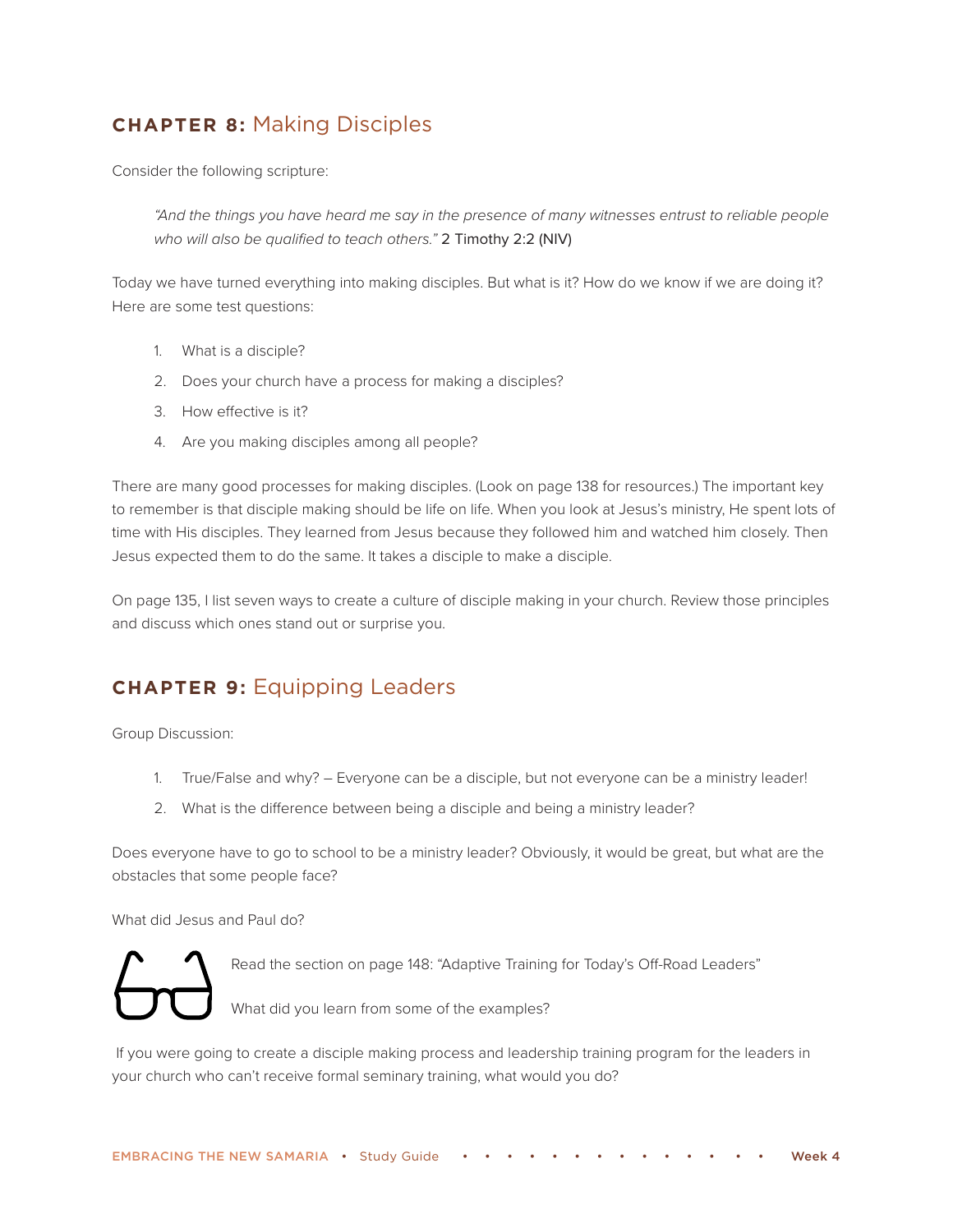Think, pray, and listen to the Spirit. Did you know many of the ivy league seminaries started off in a church by a pastor trying to prepare pastors for the future? Everyone starts somewhere. If you feel called to start something, ask others for help.

- 1. Be the transformation. Start with yourself. Reflect on whether your views on leadership have allowed room for marginalized people who are gifted and called. What is God calling you to change about your posture toward new models of equipping leaders?
- 2. Figure out what you can do to get a leadership training process started in your church. Use the bible, and see what others are doing. Identify potential leaders from diverse ethnicities, cultures, genders, and socioeconomic levels. Think creatively about training. Pray that God will remove our blinders.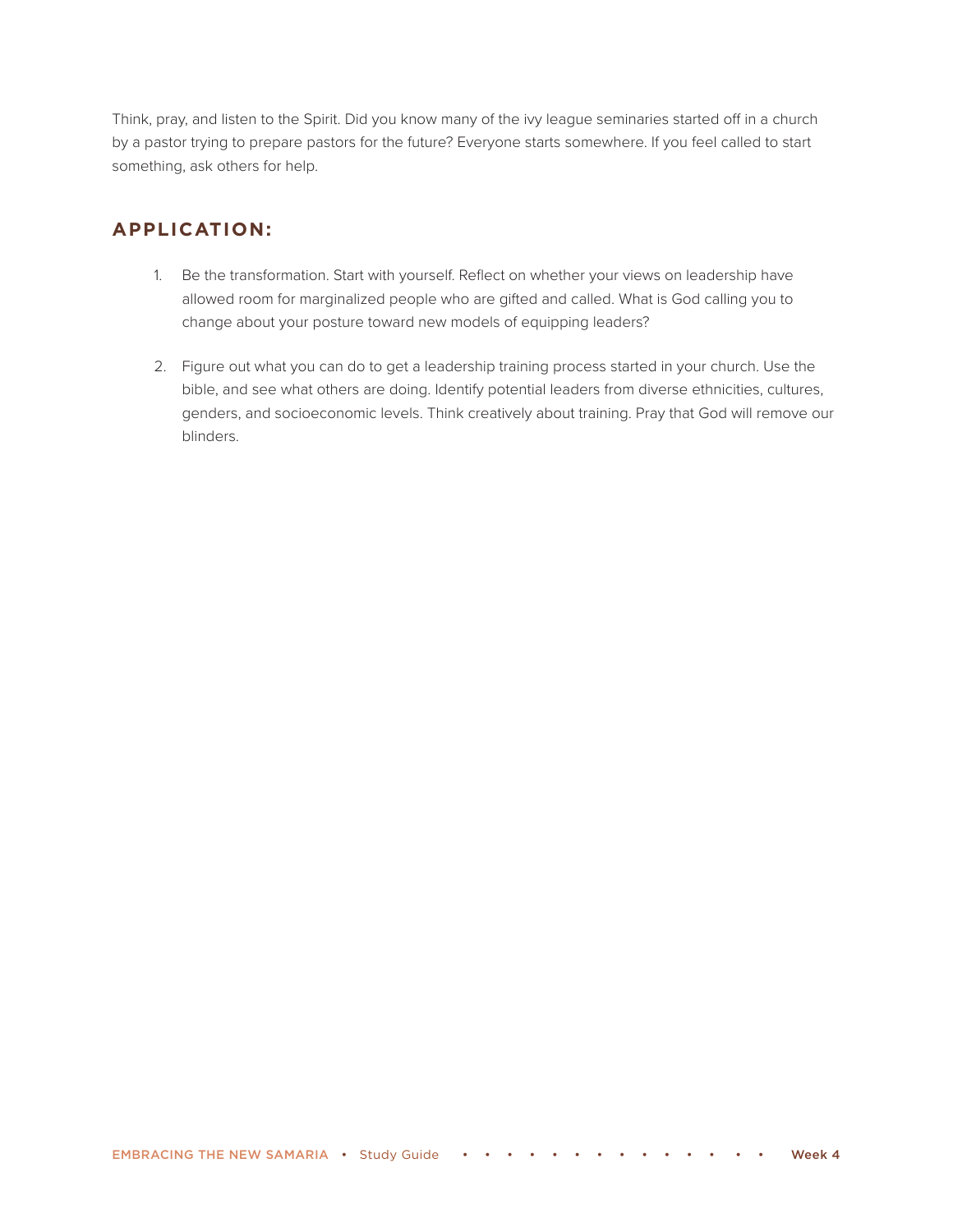### WEEK 5 Be the New Samaria

*"Therefore, if you have any encouragement from being united with Christ, if any comfort from his love, if any common sharing in the Spirit, if any tenderness and compassion, then make my joy complete by being like-minded, having the same love, being one in spirit and of one mind. Do nothing out of selfish ambition or vain conceit. Rather, in humility value others above yourselves, not looking to your own interests but each of you to the interests of the others."* Philippians 2:1-4

While there is much to admire about being obedient to God in seeing, loving, and reaching the New Samaria, we must also succeed at being the new Samaria. The focus in this part of the book is on how to be one body, one community of believers, that not only transforms lives but transforms the community around us.

#### **CHAPTER 10:** One Reconciled Community

On December 18, 1963, Dr. Martin Luther King, Jr. made his often-repeated statement that "the most segregated hour in this nation" is Sunday at 11:00 a.m. Unfortunately, not much has changed since then, but that doesn't mean we shouldn't try to change this fact.

Think back to the woman at the well story. After the woman brought the city to Jesus, they took Jesus and His disciples back to the city for two days of fellowship. Decades of centuries of hate came down in one afternoon. It can happen!



Spend some time thinking:

Why is creating unity among different types of people so hard? Is creating unity with likeminded people easier, or not? Why? Consider the opening verse.

Read page 162 about the Homogeneous Unit Principle. How did that philosophy help churches believe that they could be "separate and effective?"

After reading this chapter, what do you think it take to become a "Reconciled Community"? Do you feel hopeful that it is possible? What are some of the benefits to embracing differences? Share your answers.